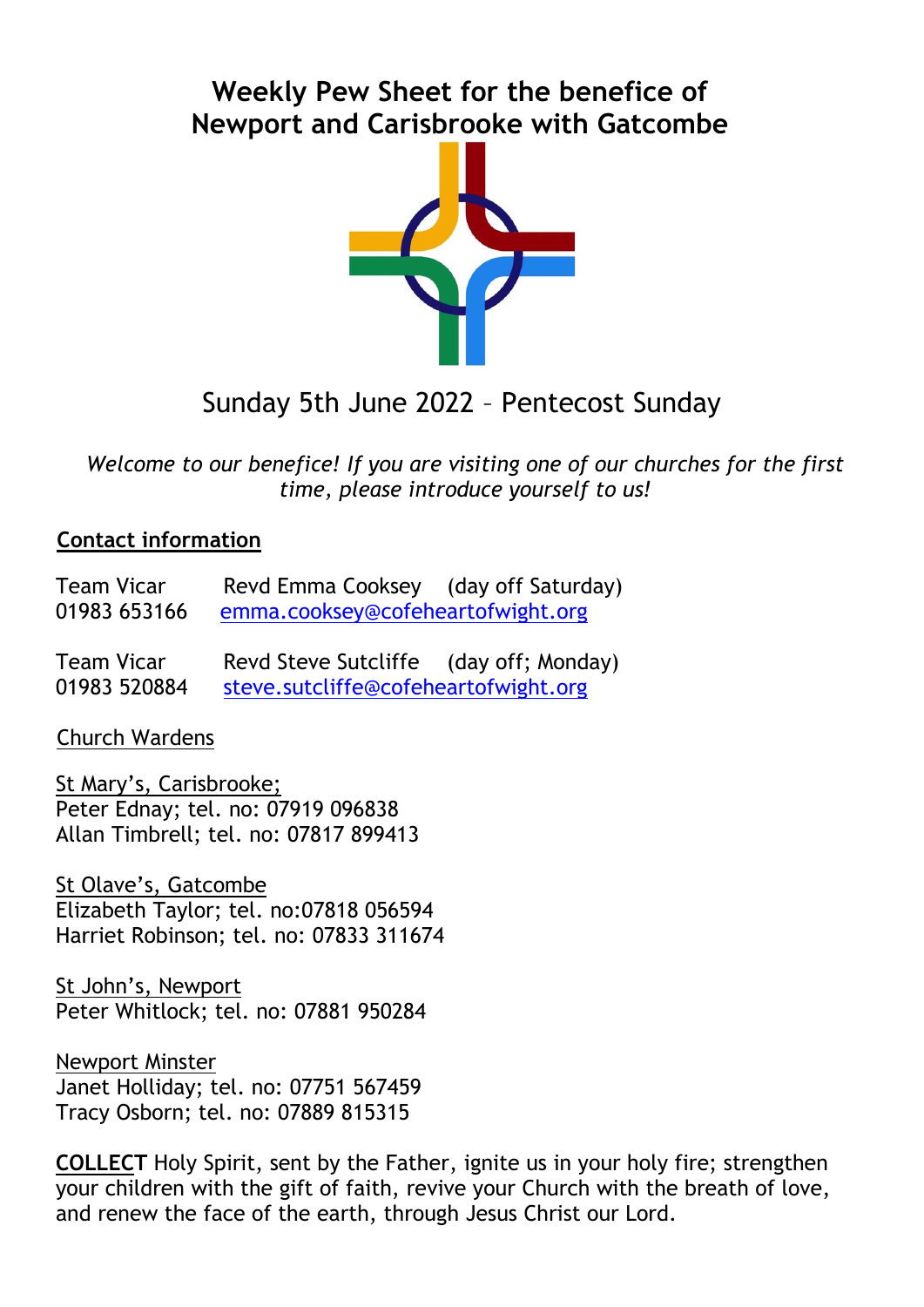#### **FIRST READING Acts 2.1–21 A reading from the Acts of the Apostles.**

When the day of Pentecost had come, they were all together in one place. And suddenly from heaven there came a sound like the rush of a violent wind, and it filled the entire house where they were sitting. Divided tongues, as of fire, appeared among them, and a tongue rested on each of them. All of them were filled with the Holy Spirit and began to speak in other languages, as the Spirit gave them ability. Now there were devout Jews from every nation under heaven living in Jerusalem. And at this sound the crowd gathered and was bewildered, because each one heard them speaking in their native language. Amazed and astonished, they asked, 'Are not all these who are speaking Galileans? And how is it that we hear, each of us, in our own native language? Parthians, Medes, Elamites, and residents of Mesopotamia, Judea and Cappadocia, Pontus and Asia, Phrygia and Pamphylia, Egypt and the parts of Libya belonging to Cyrene, and visitors from Rome, both Jews and proselytes, Cretans and Arabs – in our own languages we hear them speaking about God's deeds of power.' All were amazed and perplexed, saying to one another, 'What does this mean?' But others sneered and said, 'They are filled with new wine.' But Peter, standing with the eleven, raised his voice and addressed them, 'Men of Judea and all who live in Jerusalem, let this be known to you, and listen to what I say. Indeed, these are not drunk, as you suppose, for it is only nine o'clock in the morning. No, this is what was spoken through the prophet Joel: "In the last days it will be, God declares, that I will pour out my Spirit upon all flesh, and your sons and your daughters shall prophesy, and your young men shall see visions, and your old men shall dream dreams. Even upon my slaves, both men and women, **in those days I** will pour out my Spirit; and they shall prophesy. And I will show portents in the heaven above and signs on the earth below, blood, and fire, and smoky mist. The sun shall be turned to darkness and the moon to blood, before the coming of the Lord's great and glorious day. Then everyone who calls on the name of the Lord shall be saved."<sup>"</sup>

This is the word of the Lord **Thanks be to God.**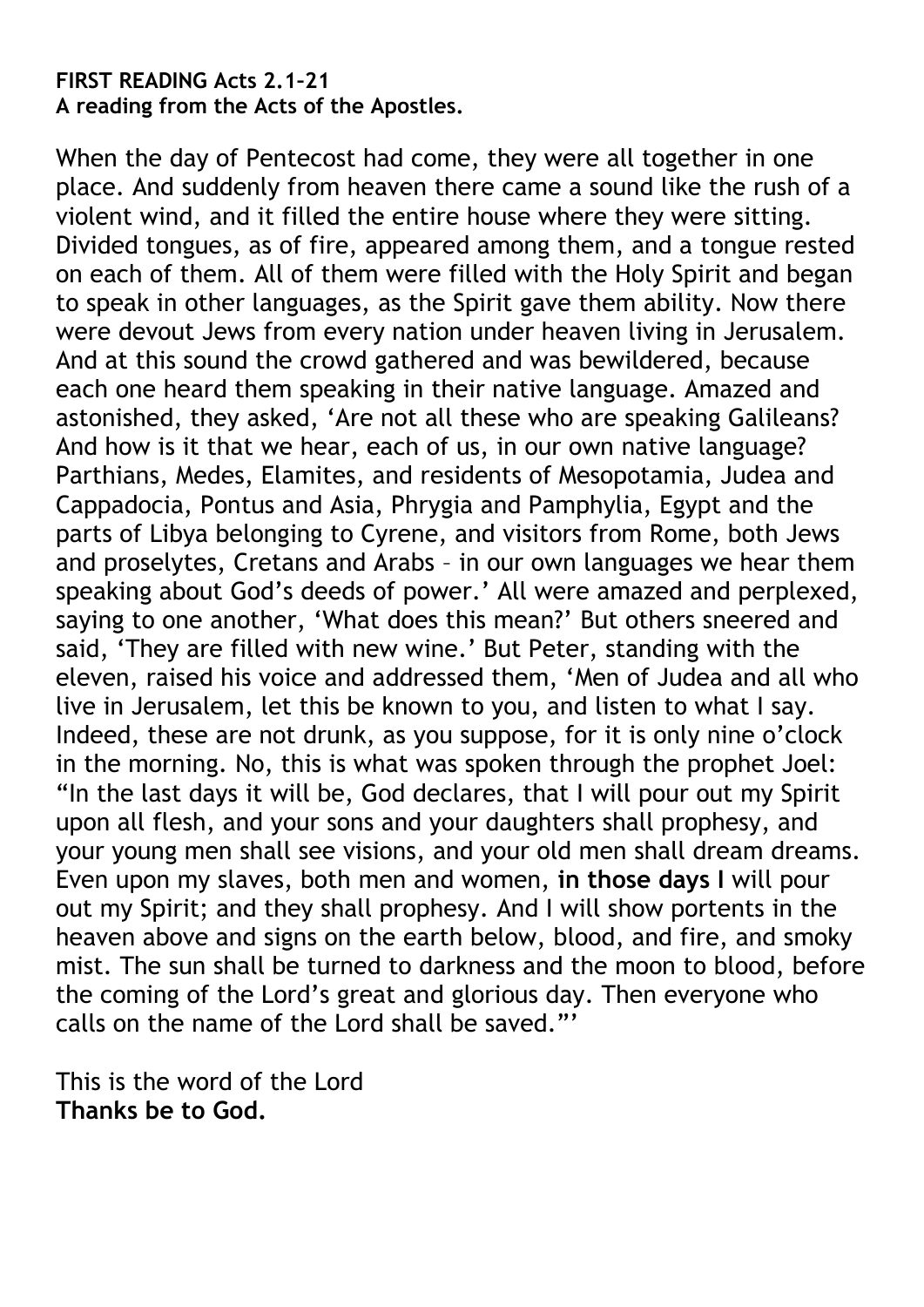#### **GOSPEL John 14.8–17, (25–27)**

Hear the gospel of our Lord Jesus Christ according to John. **Glory to you O Lord**

Philip said to Jesus, 'Lord, show us the Father, and we will be satisfied.' Jesus said to him, 'Have I been with you all this time, Philip, and you still do not know me? Whoever has seen me has seen the Father. How can you say, "Show us the Father"? Do you not believe that I am in the Father and the Father is in me? The words that I say to you I do not speak on my own; but the Father who dwells in me does his works. Believe me that I am in the Father and the Father is in me; but if you do not, then believe me because of the works themselves. Very truly, I tell you, the one who believes in me will also do the works that I do and, in fact, will do greater works than these, because I am going to the Father. I will do whatever you ask in my name, so that the Father may be glorified in the Son. If in my name you ask me for anything, I will do it. If you love me, you will keep my commandments. And I will ask the Father, and he will give you another Advocate, to be with you for ever. This is the Spirit of truth, whom the world cannot receive, because it neither sees him nor knows him. You know him, because he abides with you, and he will be in you. I have said these things to you while I am still with you. But the Advocate, the Holy Spirit, whom the Father will send in my name, will teach you everything, and remind you of all that I have said to you. Peace I leave with you; my peace I give to you. I do not give to you as the world gives. Do not let your hearts be troubled, and do not let them be afraid.'

This is the Gospel of the Lord **Praise to you O Christ**

## **POST COMMUNION**

Faithful God, who fulfilled the promises of Easter by sending us your Holy Spiritand opening to every race and nation the way of life eternal: open our lips by your spirit, that every tongue may tell of your glory; through Jesus Christ our Lord.